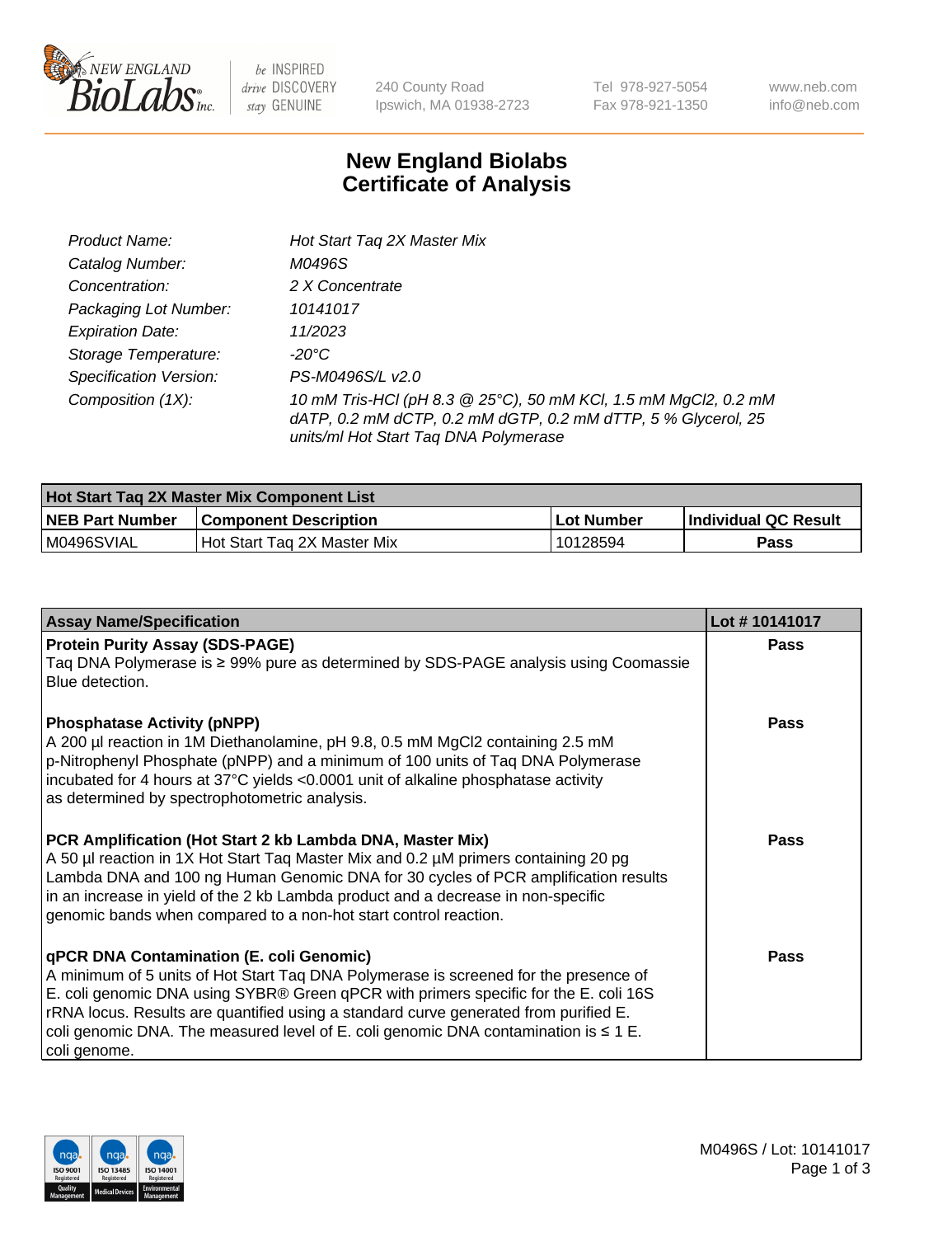

be INSPIRED drive DISCOVERY stay GENUINE

240 County Road Ipswich, MA 01938-2723 Tel 978-927-5054 Fax 978-921-1350

www.neb.com info@neb.com

| <b>Assay Name/Specification</b>                                                                                                                                                                                                                                                                                                                                                                                | Lot #10141017 |
|----------------------------------------------------------------------------------------------------------------------------------------------------------------------------------------------------------------------------------------------------------------------------------------------------------------------------------------------------------------------------------------------------------------|---------------|
| <b>RNase Activity (Extended Digestion)</b><br>A 10 µl reaction in NEBuffer 4 containing 40 ng of a 300 base single-stranded RNA<br>and a minimum of 1 µl of Hot Start Taq 2X Master Mix is incubated at 37°C. After<br>incubation for 4 hours, >90% of the substrate RNA remains intact as determined by<br>gel electrophoresis using fluorescent detection.                                                   | Pass          |
| PCR Amplification (5 kb Lambda, Master Mix)<br>A 25 µl reaction in 1X Hot Start Taq Master Mix and 0.2 µM primers containing 5 ng<br>Lambda DNA for 25 cycles of PCR amplification results in the expected 5 kb product.                                                                                                                                                                                       | Pass          |
| Inhibition of Primer Extension (Hot Start, Radioactivity Incorporation)<br>A 50 µl primer extension assay in ThermoPol® Reaction Buffer in the presence of 200<br>µM dNTPs including [3H]-dTTP, containing 15 nM primed single-stranded M13mp18 with<br>2.5 units of Hot Start Taq DNA Polymerase incubated for 16 hours at 25°C yields > 95%<br>inhibition when compared to a non-hot start control reaction. | Pass          |
| Non-Specific DNase Activity (16 hour, Buffer)<br>A 50 µl reaction in 1X Hot Start Tag Master Mix containing 1 µg of T3 or T7 DNA in<br>addition to a reaction containing Lambda-HindIII DNA incubated for 16 hours at 37°C<br>results in a DNA pattern free of detectable nuclease degradation as determined by<br>agarose gel electrophoresis.                                                                | <b>Pass</b>   |
| <b>Endonuclease Activity (Nicking)</b><br>A 50 µl reaction in ThermoPol® Reaction Buffer containing 1 µg of supercoiled<br>PhiX174 DNA and a minimum of 20 units of Taq DNA Polymerase incubated for 4 hours at<br>37°C and 75°C results in <10% conversion to the nicked form as determined by agarose<br>gel electrophoresis.                                                                                | Pass          |
| <b>Single Stranded DNase Activity (FAM-Labeled Oligo)</b><br>A 50 µl reaction in ThermoPol® Reaction Buffer containing a 10 nM solution of a<br>fluorescent internal labeled oligonucleotide and a minimum of 25 units of Taq DNA<br>Polymerase incubated for 30 minutes at 37°C and 75°C yields <10% degradation as<br>determined by capillary electrophoresis.                                               | Pass          |

This product has been tested and shown to be in compliance with all specifications.

One or more products referenced in this document may be covered by a 3rd-party trademark. Please visit <www.neb.com/trademarks>for additional information.